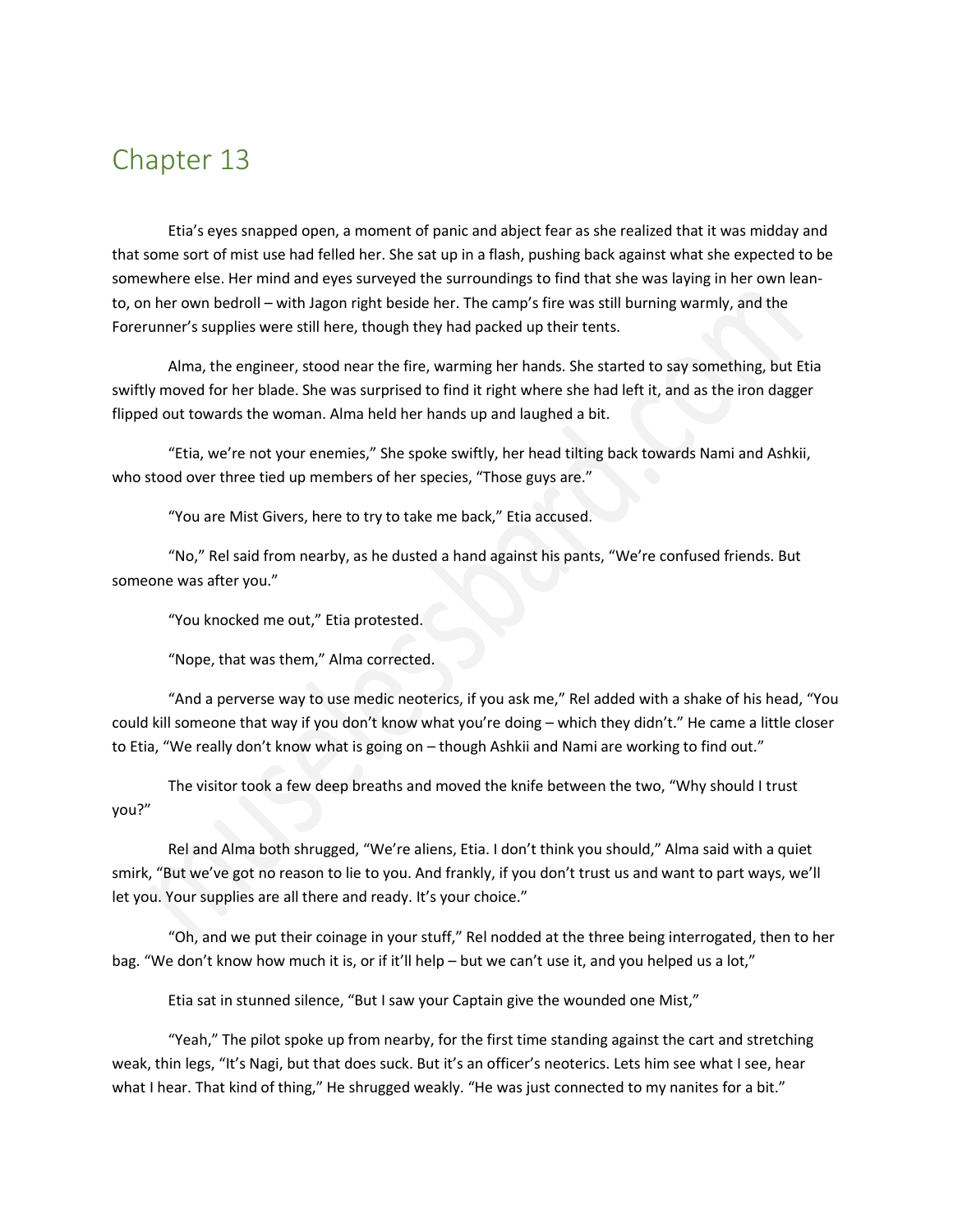"It is the same  $-1$  know. The Arkantor..."

"Did that to you when you were younger, right?" Alma nodded, "We figured. And we don't know what they did – but we," She motioned between herself and Rel, "think it isn't what you think."

"Did you know that Jagon has nanites in his blood?" Rel asked.

Etia looked confused for a moment.

"Rel," Nagi adjusted and quickly corrected, "Jagon has the capability of using the Mist too."

"No, he doesn't. The Mist is granted when you are young, and he was never granted the Mists," Etia shook her head.

"Well, he has them," Rel spoke, "And I'd wager most people do. I think what you went through was an awakening of sorts. Someone tried to activate your neoterics. That's what you've been brought up to think of as being given them."

Etia blinked and lowered her weapon. Her eyes glanced over to Jagon and then back to the others, "Why are you telling me this?"

"Honestly, because we're as curious about it as you are," Nagi smiled at her, "You don't need to trust us yet, for sure, but your world is new to us – and it really looks like our people may have screwed with your world."

"Which, frankly, is against our rules," Nami spoke as she stepped around their supplies and to the camp. "So, with or without you, we're going to the Spire to figure it out." She stretched and snatched a bottle from the side of their lift. She took a long sip of her water, "But, it'd be immensely helpful to know what they did to you, the culture around the Mists, and the like… from someone who has lived it."

Etia stared across at them and shook her head slightly. She seemed to be free, but she didn't trust it, "And if I refuse?"

Nami shrugged, "We offer you rations and part ways," She sat the canister of water back down.

"Did you take a drink of my water?" Nagi protested playfully with his sister.

"Shut up, Nagi,"

"Just was going to warn you I was sharing with Rel," Nagi shrugged. His sister rolled her eyes, and Rel sighed.

"Can I think about it?" Etia asked. It was a simple question and one that warranted nods from most of the group.

"Yes, you can. Always – you're a free woman here," Nami pointed out before turning back to the captives.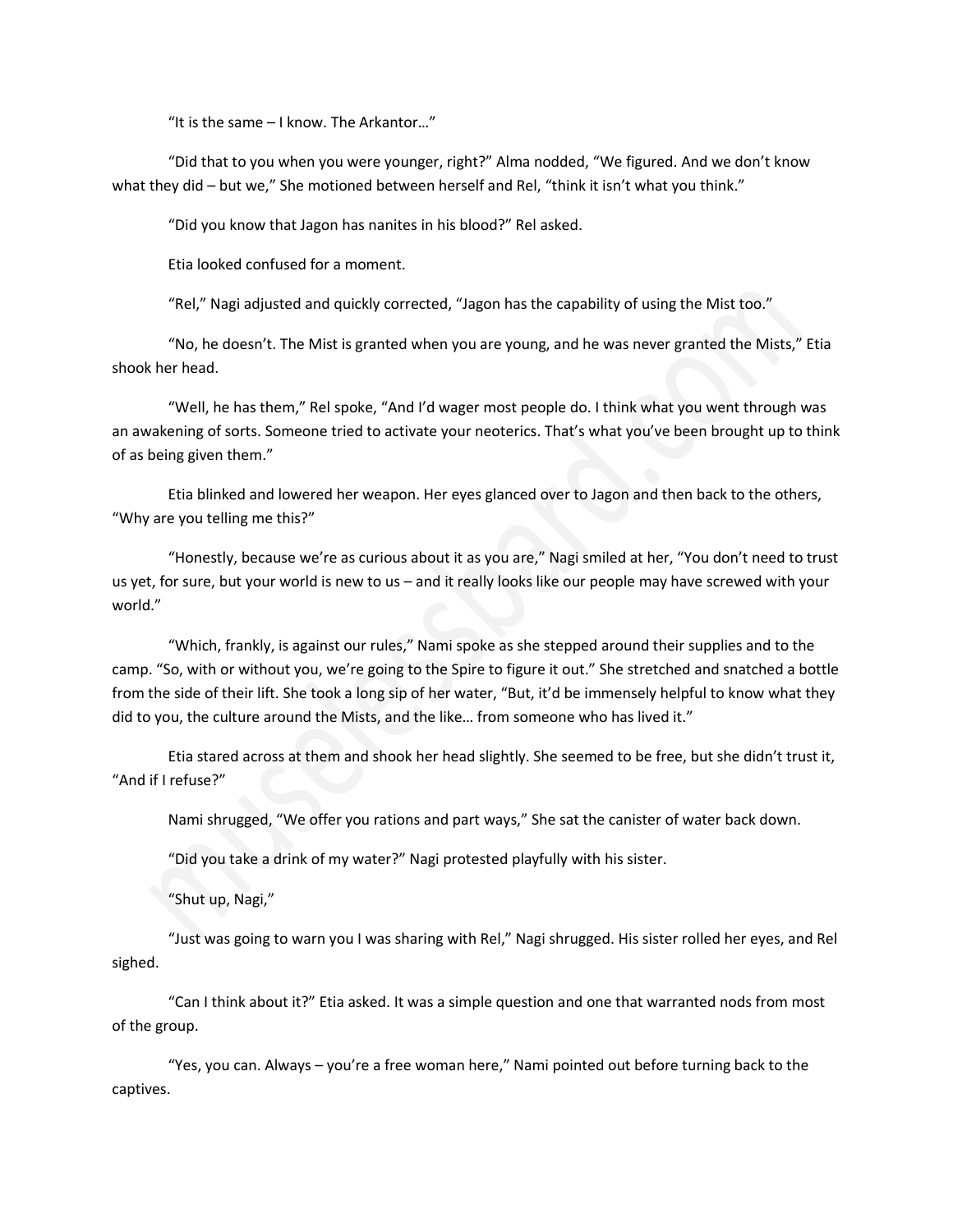"What are you going to do with them?" Etia asked softly.

"Let them go. They won't give us much, but they've given us more than they realize," Nami spoke as she headed towards the three attackers.

Etia just nodded and adjusted on her bedroll. She sat down her knife and watched the others go back to what they were doing before she had awakened. She stared around at them for a time and watched them work. Not once did they look back to her like they were checking on her. They just prepped their supplies and continued getting ready. She could see Nagi watching the horizon in case there was some sort of retaliation. Alma and Rel packed up supplies – with Rel sneaking away for a moment to chat quietly with Nagi. The medic was clearly worried about him; more than a doctor would a patient. If they were close, she hadn't caught them being affectionate. She realized that she didn't see them a lot of time, though, and they were likely polite around their friends.

Or, maybe their shows of affection were completely different. Etia caught Rel bump his hip against Nagi's before returning to work with Alma. It was playful and warranted a smile from both. Maybe she just hadn't noticed the small things before. Her eyes turned to Jagon. He was still sleeping peacefully, some healing done to him from where he fell, where his skin met the ground. Small shimmers of silver had stitched his shallow wounds cleanly.

It made her turn to places she felt pain. She realized they had spent time healing her as well. She was stitched up anywhere there had been a scratch. They had no desire to leave her wounded or defenseless. That was a strategic mistake for any captors – something they didn't seem to do with the men they were interrogating. Those men were bound by rope and under the constant eye of Nami, their warrior. She realized that she had not seen them fight. She saw little sign of a battle other than three captives.

Her eyes twisted around to the horizon, scanning for any sign of the Hawkers that had attacked them – and while she could see disturbed earth and some strange marks on the ground where the dirt was turned to glass, she couldn't identify what battle had been there. Or if there had been one. If they had beaten a Hawker scouting party, though, more would come, and with stronger Arkantor and their loyal guardians. Her mind drifted to her safety and the safety of Jagon.

If they were going to leave, they'd be outcasts and alone for some time until they could find a new place to live. Etia realized that she should never have come here and never sought out the Orphans. Only pain came with the Mist and its users – pain that she hoped answers would alleviate, but either these Orphans truly knew nothing of her world. Or they were lying to her. Either meant solutions were not going to be forthcoming.

But, if they were truthful, they saw the mist as different than her people did. They saw it as a tool, not a boon or a bane. They were comfortable using it for all things and didn't treat one another differently because of their different skills. She took a breath. She wouldn't decide, for now, she thought. She laid back and let herself rest on the bedroll for a time. She would see what Jagon thought about the topic if he felt they were trustworthy enough to stick with for the time being – if he thought it was worth the danger.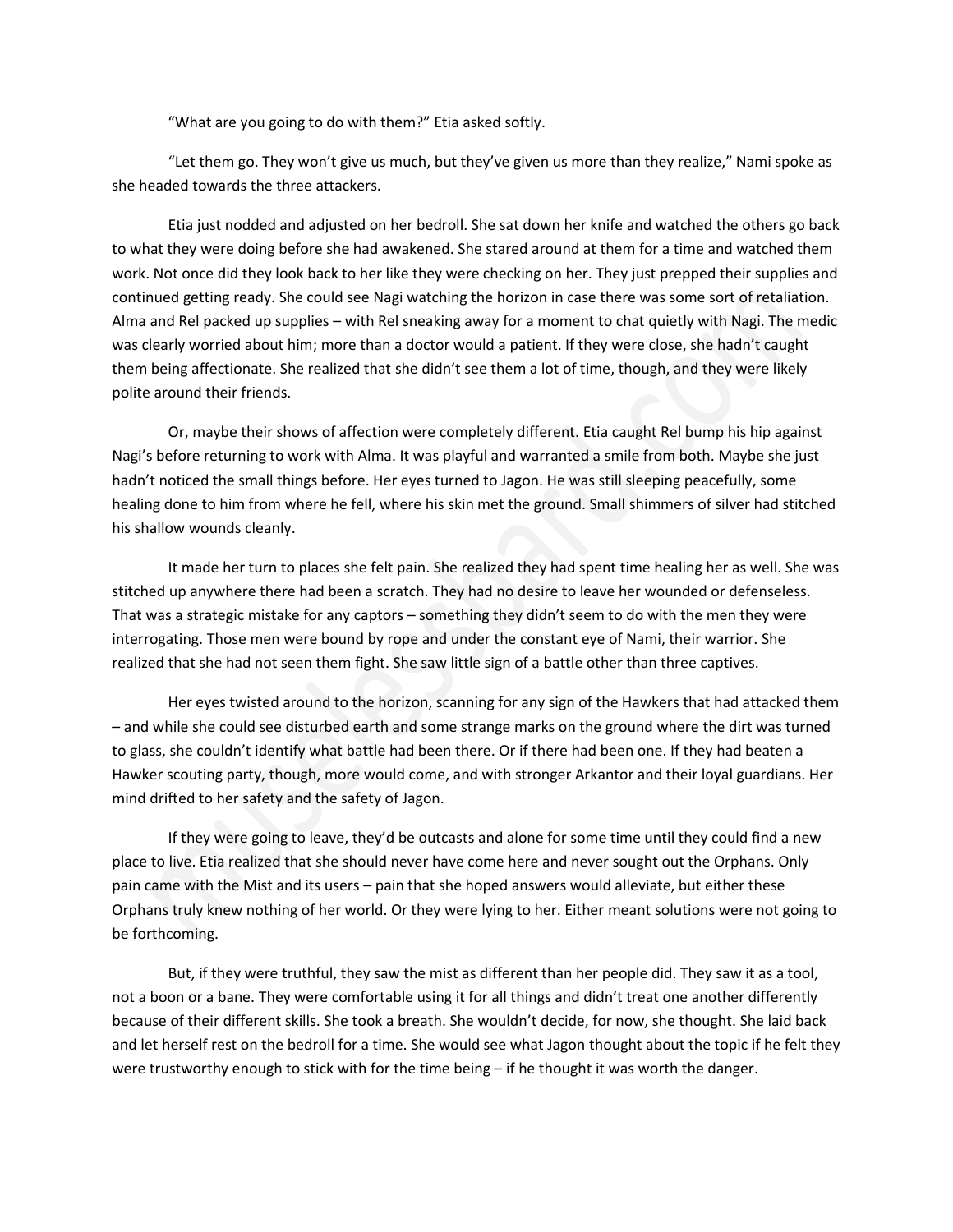Ashkii took a deep breath as he and Nami watched the three captives stumble away and run into the Steppe, back towards their camp presumably. If they were smart, they would be going a long way and making sure that the Forerunners didn't follow them. Neither of them trusted that the three men were anything close to smart enough to consider tactics beyond overpowering other folks, though. Their masters may have been a different case.

"Well, looks like we're going to be known soon enough," Nami spoke as she watched them scramble away from the camp. "Think they'll send more after us."

"Yes, I do," Ashkii spoke quietly. "They're absolutely going to go straight to their commanders and explain, and then they'll be back out after us."

"Well, that does complicate things. If they keep attacking, how long can we hold out with less lethal force?"

Ashkii shrugged, "I don't know. I hope we can find answers before it comes to that. We should likely double-time it to the mountains, though. They might know the terrain, but I have a sneaking feeling we're better geared and trained to keep a step or two ahead of them."

"I have to ask…"

"No, you don't," Ashkii stopped her, "You know what I think about using my neoterics like that."

"Fair enough, Ash," She relented, "But we would've learned more."

"Maybe – I'm not really sure that they knew anything more than they let on. Why explain any of the greater strategies to the underlings?"

"Well, because it is good strategy,"

"Not for dictators."

Nami nodded and turned back to the camp, "I'll watch the runners if you want to let the others know what we found out."

Ashkii didn't respond vocally. He just nodded and let out a long sigh. He stepped away and back through the packed camp toward the fire. He saw that the others had mostly finished preparing and were ready to head out. Even Jagon and Etia had been up talking. All of that stopped when he stepped through, and all eyes were on him. He had to make a decision, so he had.

"Seems like this world is mostly under the control of the Spire – some Orphans have taken up the role of rulers of this place," He said quickly, "And they don't like the idea of being questioned." The captain shrugged and shook his head, "I don't know what to think about that, except to hope that by Orphans they mean someone that took our name. But, let's face it. With as much power as we have compared to them, it would be tempting for some."